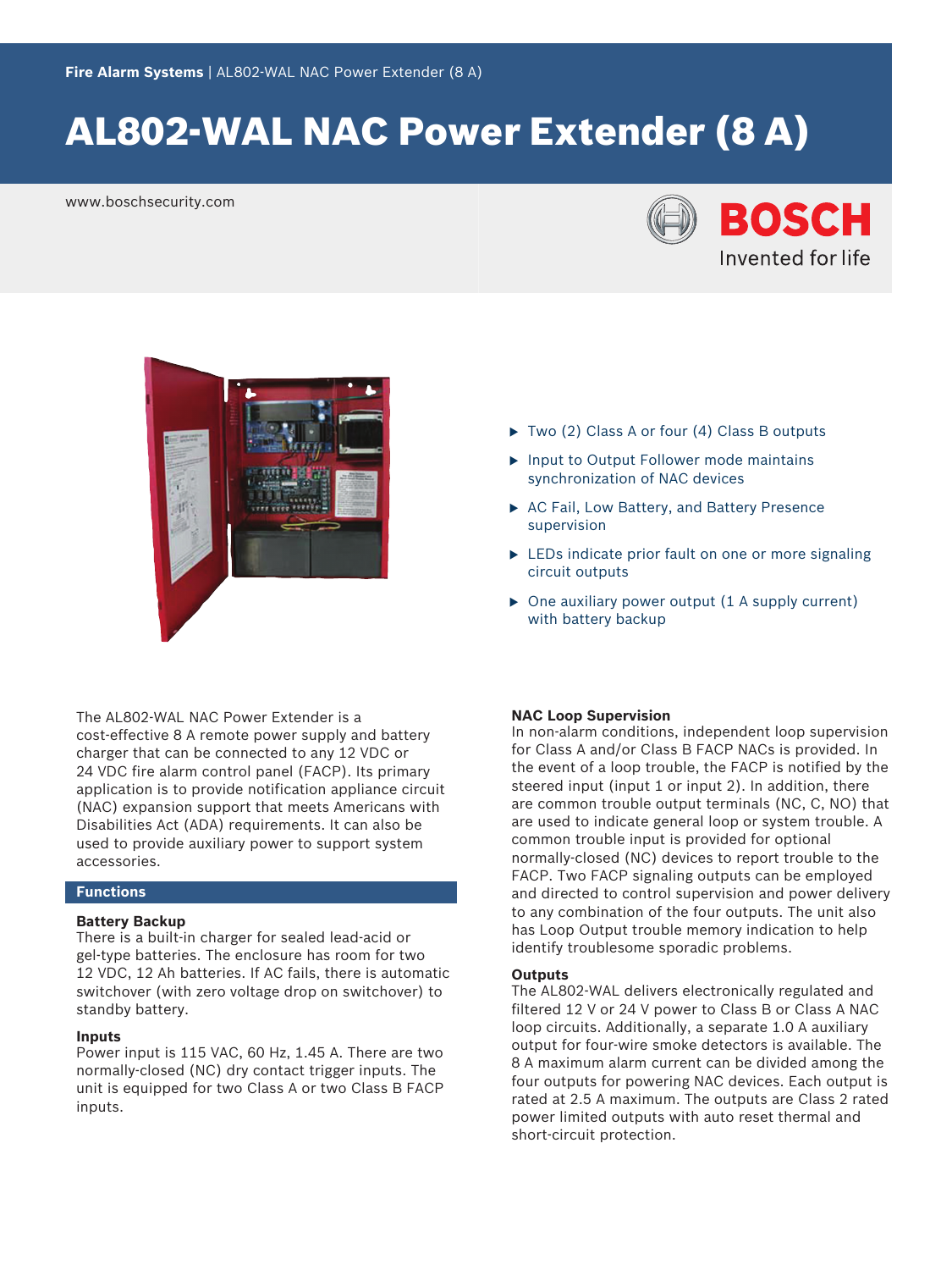#### **Output Programming**

Each output can be independently programmed for Steady, Temporal Code 3, or Strobe synchronization. All outputs can be programmed for Input to Output Follower mode.

#### **Paralleling Outputs**

An individual output of 4 A can be obtained by paralleling two outputs.

#### **Horn and Strobe Synchronization**

The two-wire synchronization mode works with the Gentex Commander GOS Sync Mode 3, 4 and ST/HS series, the System Sensor SpectrAlert series of horns, strobes, and horn strobe combinations, and Cooper Wheelock horns, strobes, and horn strobe combinations to provide a means of synchronizing the temporal-coded horns, synchronizing the flash timing of the strobe, and silencing the horns of the horn strobe combination over a two-wire circuit while leaving the strobes active.

#### **Notice**  $\mathbf i$

The AL802‑WAL will synchronize only the horns, horn strobes and strobes that contain synchronization capability.

NFPA Complies with NFPA 72

#### **Certifications and approvals**

Altronix Corp. holds these Listings and Approvals:

| Region | <b>Certification</b> |                                                   |
|--------|----------------------|---------------------------------------------------|
| USA    | UL                   | UOXX: Control Unit Accessories, System<br>(UL864) |
|        | <b>FM</b>            | AI 802-WAI                                        |
|        | <b>CSEM</b>          | see our website                                   |

### **Parts included**

- Quant. Component
- 1 NAC power extender
- 1 AL802 logic board (AL800LGK9E)
- 1 Enclosure (red)
- 1 Cam lock
- 1 Open‑frame transformer
- 1 Set of battery leads
- 1 Hardware pack
- 1 Literature Installation Guide

#### **Technical specifications**

#### **Mechanical Properties**

| Dimensions: | 15.5 in. high $x$ 12 in. wide $x$ 4.5 in. deep<br>$(39.4 \text{ cm} \text{ high} \times 30.5 \text{ cm} \text{ wide} \times 11.4 \text{ cm} \text{ deep})$ |
|-------------|------------------------------------------------------------------------------------------------------------------------------------------------------------|
| Weight:     | 17 lbs (7.7 kg)                                                                                                                                            |

#### **Trademarks**

All hardware and software product names used in this document are likely to be registered trademarks and must be treated accordingly.

#### **Ordering information**

### **AL802‑WAL NAC Power Extender (8 A)**

8 A remote power supply/battery charger that can be connected to any 12 VDC or 24 VDC FACP Order number **AL802-WAL**

### **Accessories**

#### **AL800LGK9E Logic Board**

Replacement board used with the AL802‑WAL or AL1002WAL NAC Power Extenders; mounts in enclosure

Order number **AL800LGK9E**